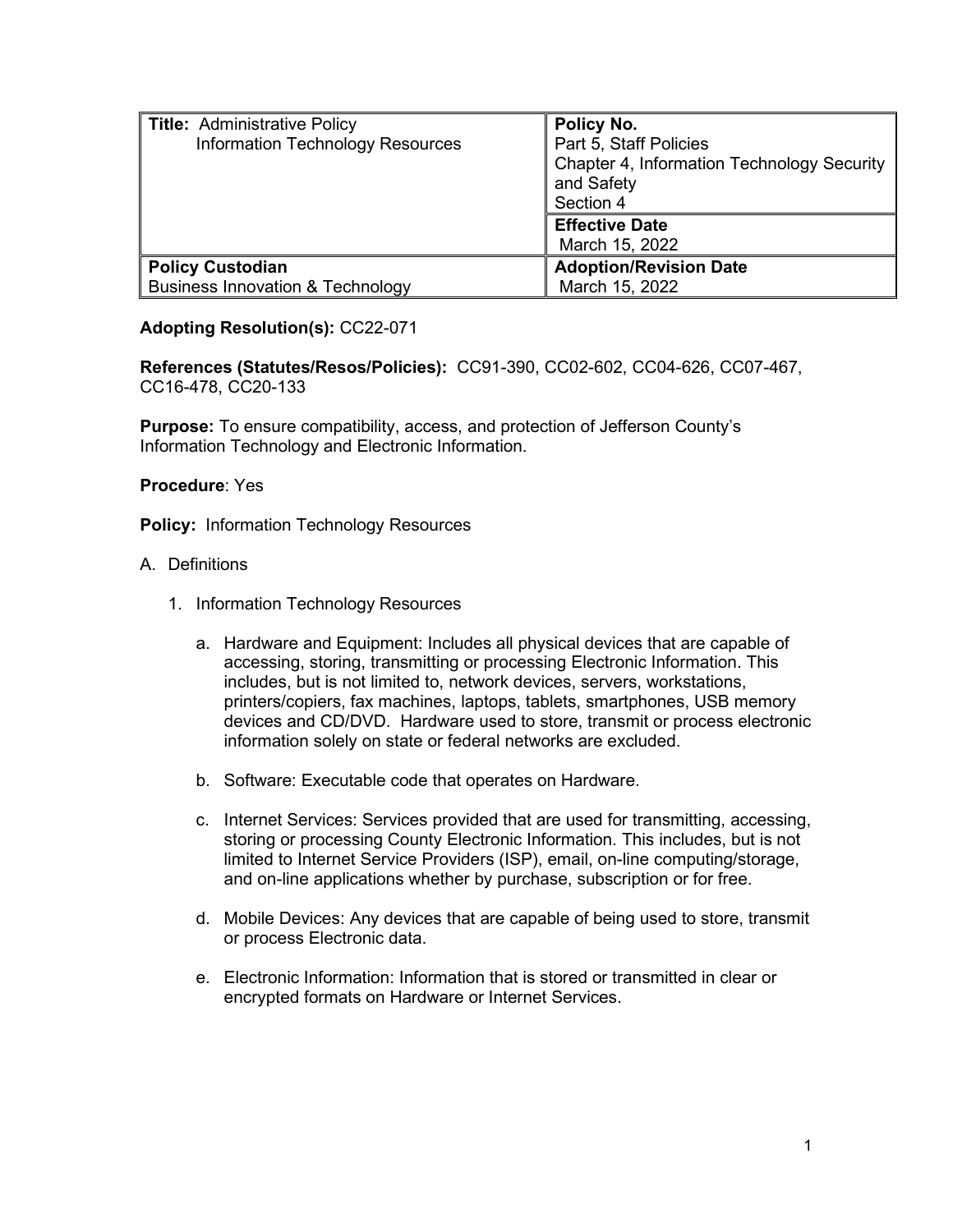- B. Responsibilities of the Chief Information Officer or designee
	- 1. The Board of County Commissioners (BCC) designates the Director of the Business Innovation & Technology Department as the Chief Information Officer (CIO) for Jefferson County. In the event there is a vacancy in the position, the BCC authorizes the County Manager, to designate and name an employee to serve as the CIO.
	- 2. Responsibilities of the CIO include:
		- a. Coordinate distribution of this policy and any applicable procedures, standards, and/or other documents, to county elected or appointed officials, employees, volunteers, contractors, business partners and vendors that utilize County Information Technology Resources to store, transmit or process Electronic Information.
		- b. Oversee an annual review and update of this policy and any applicable procedures, standards, and/or other documents needed to reflect changes to business objectives. Review proposed amendments to any policies or procedures that may impact Information Technology Resources.
- C. Provision of Critical Information Technology Resources
	- 1. All ISAC member organizations, committee members and the committee as a whole shall ensure the following Information Technology Resources are provided to all Departments/Divisions and Elected/Appointed Offices:
		- a. Electronic Mail

Email services to every county computer user as required to support the functions of his or her position. Departments under the Board of County Commissioners are required to use the BIT approved email service(s) for internal business record communications unless otherwise prohibited by Federal, State, or other regulation or county policy. Appointed and Elected Offices are encouraged to use the BIT approved email service(s) and shall integrate any separate service(s) with the BIT approved email service(s) unless otherwise prohibited by Federal, State, or other regulation or county policy.

b. Electronic Calendar

Electronic calendaring and scheduling service(s)to every county computer user as required to support the functions of his or her position. Departments under the Board of County Commissioners are required to use the BIT approved calendaring and scheduling service(s) to schedule all business meetings and resources unless otherwise prohibited by Federal, State, or other regulation or county policy. Appointed and Elected Offices are encouraged to use the BIT approved calendaring and scheduling service(s) and shall integrate any separate service(s) unless otherwise prohibited by Federal, State, or other regulation or county policy.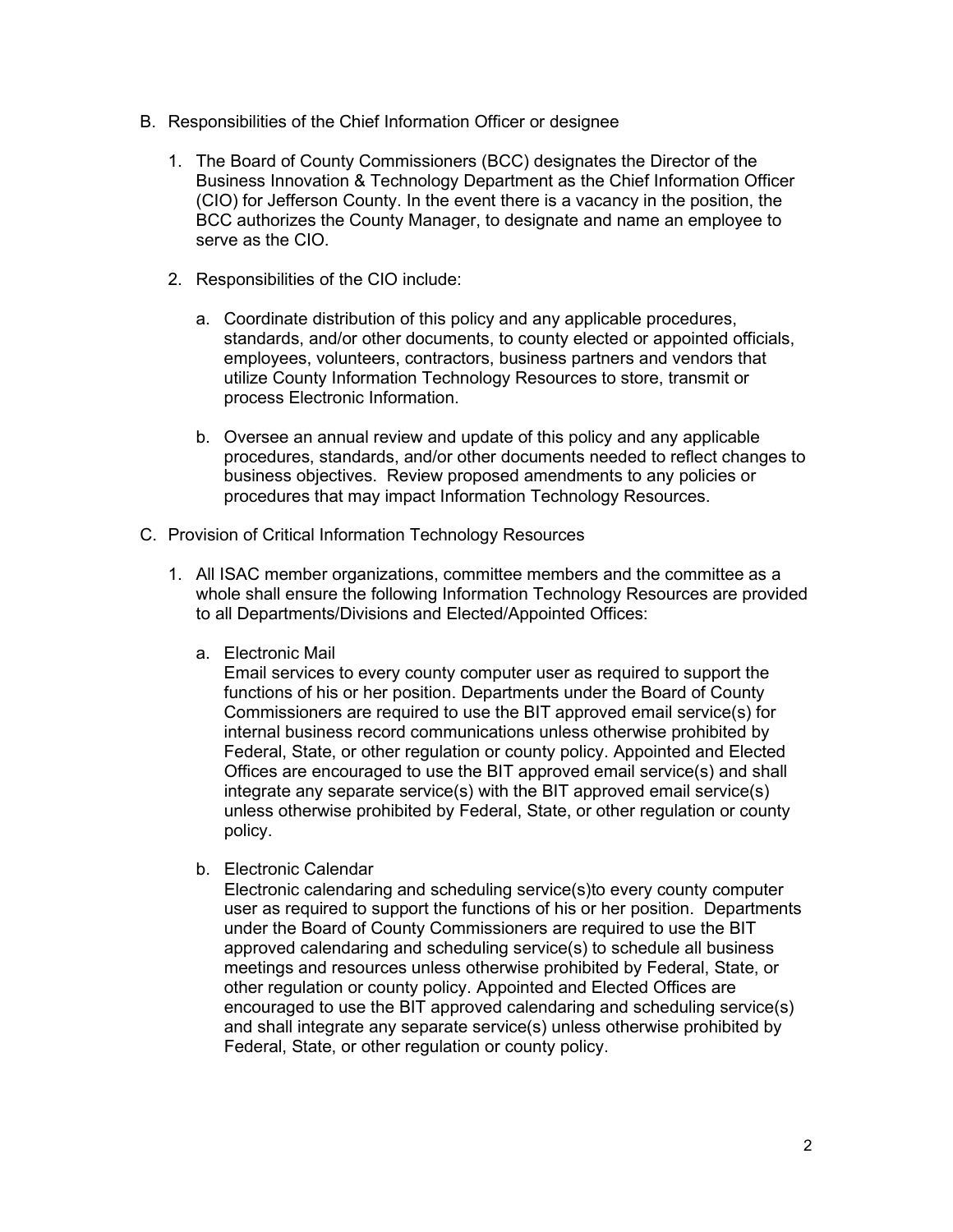c. Mobile Devices

Acquisition, delivery, maintenance and support of mobile devices to employees that have been approved for a county cell phone or authorized to use an employee owned cell phone per the Use of Information Technology Resources Policy. ISAC may establish procedures and standards regarding the acquisition, delivery, maintenance and support of mobile devices.

d. Internet Access and Services

Internet access to every county computer user as required for outbound and inbound county business subject to copyright, licensing, property rights, and privacy laws, rules and regulations. The availability, reliability and security of internet access and county Electronic Information stored, transmitted or processed by services provided over the Internet shall be ensured through compliance with relevant information security policies, procedures and standards.

e. Remote Access

The acquisition, delivery, maintenance, and security of access to the county's Information Technology Resources and Electronic Information from locations outside of the county's internal network in accordance with relevant information security policies, procedures and standards.

f. Data Backup and Restore

Data backup and restoration services for county Software and Electronic Information. The county shall not provide data backup and restore services for local disk drives on individual computers unless required for service to the public.

2. Problem Escalation and Management

Problems with Information Technology Resources or Electronic Information with the Departments/Divisions or Elected/Appointed Offices supported by an ISAC member shall be handled in accordance with their own local procedures and escalated to BIT or other ISAC members when needed. ISAC members will assist each other when needed to restore services.

- 3. Security
	- a. Physical Access
		- 1) Physical access to the systems, networks, software services, and Electronic Information shall be limited to those authorized personnel who require access to perform assigned duties. Where systems are deployed in areas where controls may not completely restrict access to only authorized personnel, access shall be managed in accordance with established procedures.
		- 2) All county owned or maintained servers shall be kept in a secured data center location in accordance with the requirements specified by the CIO.